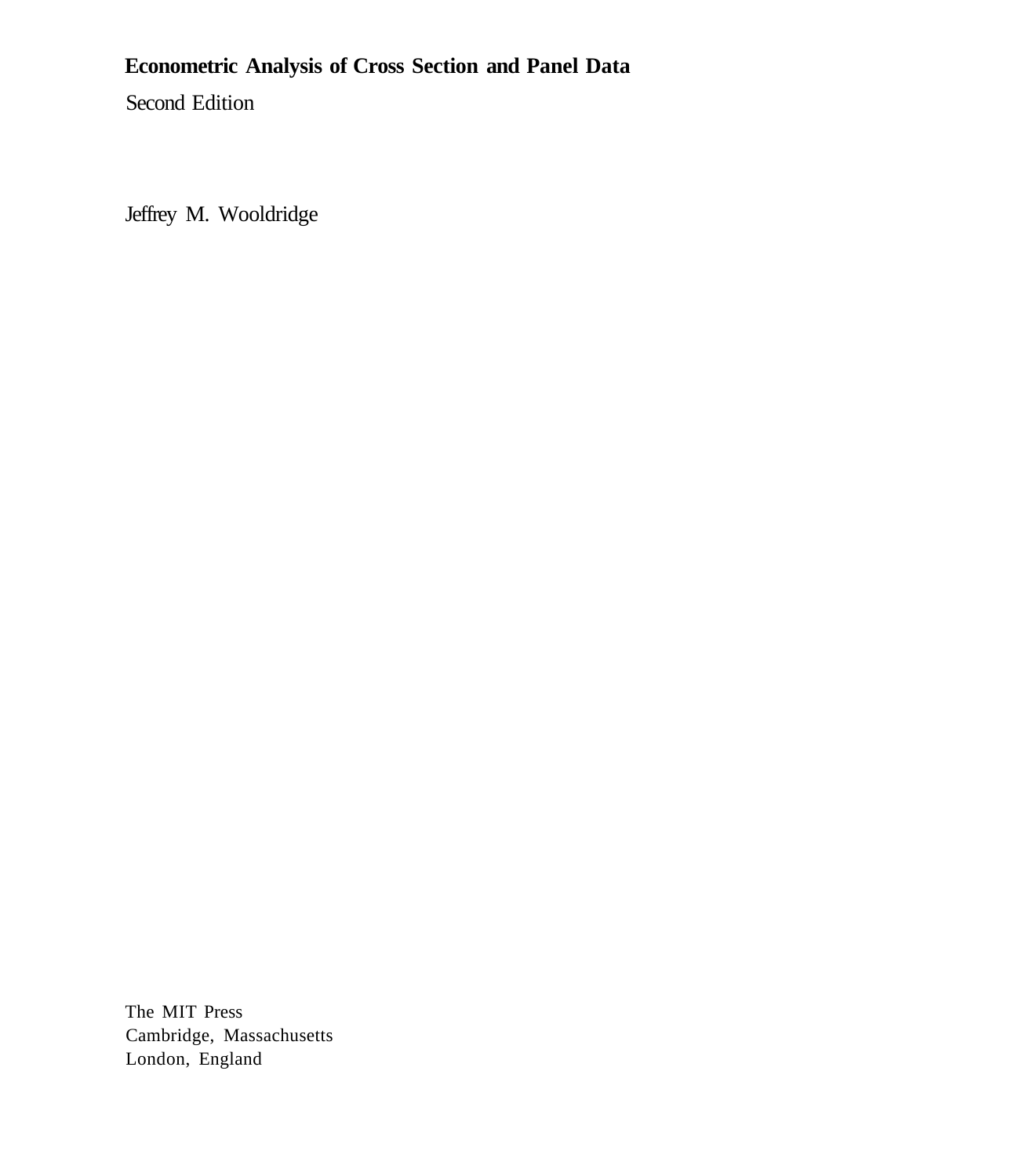## Contents

|              | Preface                                                              | xxi            |
|--------------|----------------------------------------------------------------------|----------------|
|              | Acknowledgments                                                      | xxix           |
| I            | INTRODUCTION AND BACKGROUND                                          | 1              |
| $\mathbf{1}$ | <b>Introduction</b>                                                  | 3              |
| 1.1          | Causal Relationships and Ceteris Paribus Analysis                    | 3              |
| 1.2          | Stochastic Setting and Asymptotic Analysis                           | $\overline{4}$ |
|              | Data Structures<br>1.2.1                                             | $\overline{4}$ |
|              | 1.2.2<br>Asymptotic Analysis                                         | $\tau$         |
| 1.3          | Some Examples                                                        | $\tau$         |
| 1.4          | Why Not Fixed Explanatory Variables?                                 | 9              |
| 2            | <b>Conditional Expectations and Related Concepts in Econometrics</b> | 13             |
| 2.1          | Role of Conditional Expectations in Econometrics                     | 13             |
| 2.2          | Features of Conditional Expectations                                 | 14             |
|              | 2.2.1<br>Definition and Examples                                     | 14             |
|              | 2.2.2 Partial Effects, Elasticities, and Semielasticities            | 15             |
|              | 2.2.3 Error Form of Models of Conditional Expectations               | 18             |
|              | 2.2.4<br>Some Properties of Conditional Expectations                 | 19             |
|              | 2.2.5<br>Average Partial Effects                                     | 22             |
| 2.3          | <b>Linear Projections</b>                                            | 25             |
|              | Problems                                                             | 27             |
|              | Appendix 2A                                                          | 30             |
|              | 2.A.I<br>Properties of Conditional Expectations                      | 30             |
|              | 2.A.2<br>Properties of Conditional Variances and Covariances         | 32             |
|              | 2.A.3<br>Properties of Linear Projections                            | 34             |
| 3            | <b>Basic Asymptotic Theory</b>                                       | 37             |
| 3.1          | Convergence of Deterministic Sequences                               | 37             |
| 3.2          | Convergence in Probability and Boundedness in Probability            | 38             |
| 3.3          | Convergence in Distribution                                          | 40             |
| 3.4          | Limit Theorems for Random Samples                                    | 41             |
| 3.5          | Limiting Behavior of Estimators and Test Statistics                  | 42             |
|              | 3.5.1<br>Asymptotic Properties of Estimators                         | 42             |
|              | 3.5.2<br>Asymptotic Properties of Test Statistics                    | 45             |
|              | Problems                                                             | 47             |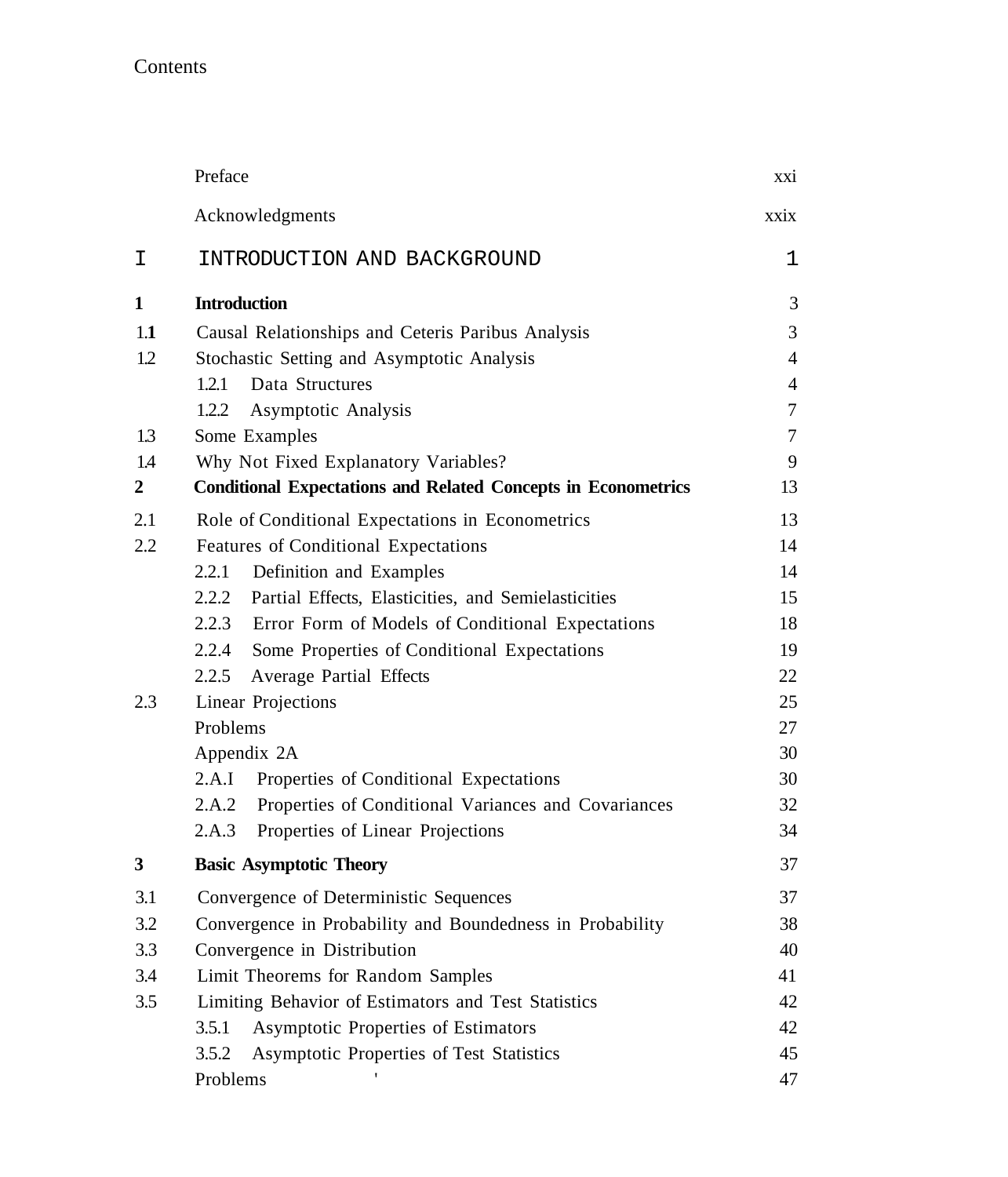| $\mathbf I$             |                   | <b>LINEAR MODELS</b>                                                      | 51  |
|-------------------------|-------------------|---------------------------------------------------------------------------|-----|
| $\overline{\mathbf{4}}$ |                   | <b>Single-Equation Linear Model and Ordinary Least Squares</b>            |     |
|                         | <b>Estimation</b> |                                                                           | 53  |
| 4.1                     |                   | Overview of the Single-Equation Linear Model                              | 53  |
| 4.2                     |                   | Asymptotic Properties of Ordinary Least Squares                           | 55  |
|                         | 4.2.1             | Consistency                                                               | 56  |
|                         | 4.2.2             | Asymptotic Inference Using Ordinary Least Squares                         | 59  |
|                         | 4.2.3             | Heteroskedasticity-Robust Inference                                       | 60  |
|                         | 4.2.4             | Lagrange Multiplier (Score) Tests                                         | 62  |
| 4.3                     |                   | Ordinary Least Squares Solutions to the Omitted Variables Problem         | 65  |
|                         | 4.3.1             | Ordinary Least Squares Ignoring the Omitted Variables                     | 65  |
|                         | 4.3.2             | Proxy Variable-Ordinary Least Squares Solution                            | 67  |
|                         | 4.3.3             | Models with Interactions in Unobservables: Random                         |     |
|                         |                   | Coefficient Models                                                        | 73  |
| 4.4                     |                   | Properties of Ordinary Least Squares under Measurement Error              | 76  |
|                         | 4.4.1             | Measurement Error in the Dependent Variable                               | 76  |
|                         | 4.4.2             | Measurement Error in an Explanatory Variable                              | 78  |
|                         | Problems          |                                                                           | 82  |
| 5                       |                   | <b>Instrumental Variables Estimation of Single-Equation Linear Models</b> | 89  |
| 5.1                     |                   | Instrumental Variables and Two-Stage Least Squares                        | 89  |
|                         | 5.1.1             | Motivation for Instrumental Variables Estimation                          | 89  |
|                         | 5.1.2             | Multiple Instruments: Two-Stage Least Squares                             | 96  |
| 5.2                     |                   | General Treatment of Two-Stage Least Squares                              | 98  |
|                         | 5.2.1             | Consistency                                                               | 98  |
|                         | 5.2.2             | Asymptotic Normality of Two-Stage Least Squares                           | 101 |
|                         | 5.2.3             | Asymptotic Efficiency of Two-Stage Least Squares                          | 103 |
|                         | 5.2.4             | Hypothesis Testing with Two-Stage Least Squares                           | 104 |
|                         | 5.2.5             | Heteroskedasticity-Robust Inference for Two-Stage Least                   |     |
|                         |                   | Squares                                                                   | 106 |
|                         | 5.2.6             | Potential Pitfalls with Two-Stage Least Squares                           | 107 |
| 5.3                     |                   | IV Solutions to the Omitted Variables and Measurement Error               |     |
|                         | Problems          |                                                                           | 112 |
|                         | 5.3.1             | Leaving the Omitted Factors in the Error Term                             | 112 |
|                         | 5.3.2             | Solutions Using Indicators of the Unobservables                           | 112 |
|                         | Problems          |                                                                           | 115 |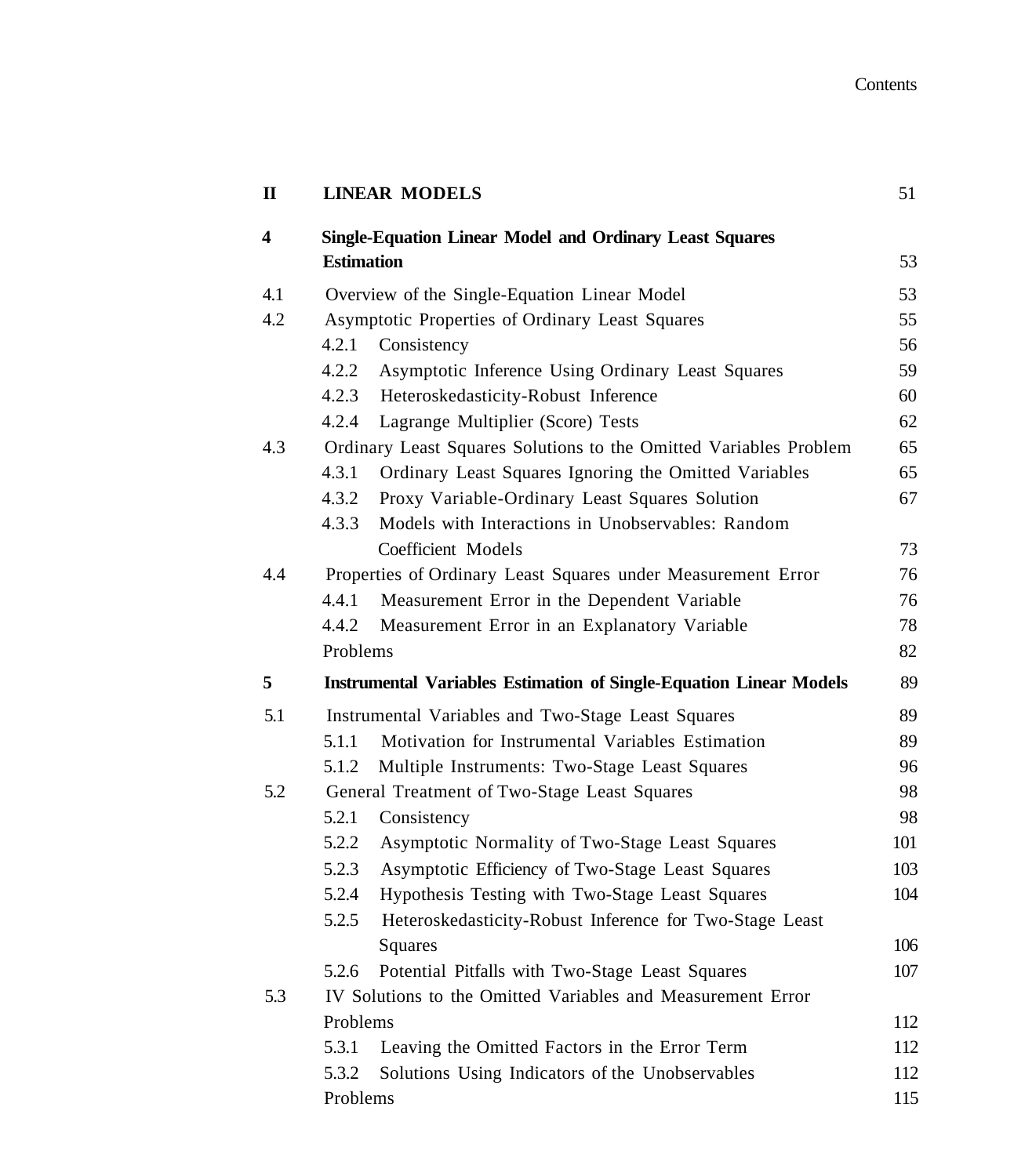#### **Contents** vii

| 6   | <b>Additional Single-Equation Topics</b>                           | 123 |
|-----|--------------------------------------------------------------------|-----|
| 6.1 | Estimation with Generated Regressors and Instruments               | 123 |
|     | Ordinary Least Squares with Generated Regressors<br>6.1.1          | 123 |
|     | 6.1.2<br>Two-Stage Least Squares with Generated Instruments        | 124 |
|     | 6.1.3<br>Generated Instruments and Regressors                      | 125 |
| 6.2 | Control Function Approach to Endogeneity                           | 126 |
| 6.3 | Some Specification Tests                                           | 129 |
|     | 6.3.1<br>Testing for Endogeneity                                   | 129 |
|     | 6.3.2<br>Testing Overidentifying Restrictions                      | 134 |
|     | 6.3.3<br><b>Testing Functional Form</b>                            | 137 |
|     | 6.3.4<br>Testing for Heteroskedasticity                            | 138 |
| 6.4 | Correlated Random Coefficient Models                               | 141 |
|     | 6.4.1<br>When Is the Usual IV Estimator Consistent?                | 142 |
|     | 6.4.2<br>Control Function Approach                                 | 145 |
| 6.5 | Pooled Cross Sections and Difference-in-Differences Estimation     | 146 |
|     | Pooled Cross Sections over Time<br>6.5.1                           | 146 |
|     | 6.5.2<br>Policy Analysis and Difference-in-Differences Estimation  | 147 |
|     | Problems                                                           | 152 |
|     | Appendix 6A                                                        | 157 |
| 7   | Estimating Systems of Equations by Ordinary Least Squares and      |     |
|     | <b>Generalized Least Squares</b>                                   | 161 |
| 7.1 | Introduction                                                       | 161 |
| 7.2 | Some Examples                                                      | 161 |
| 7.3 | System Ordinary Least Squares Estimation of a Multivariate Linear  |     |
|     | System                                                             | 166 |
|     | 7.3.1<br>Preliminaries                                             | 166 |
|     | 7.3.2<br>Asymptotic Properties of System Ordinary Least Squares    | 167 |
|     | 7.3.3<br>Testing Multiple Hypotheses                               | 172 |
| 7.4 | Consistency and Asymptotic Normality of Generalized Least Squares  | 173 |
|     | 7.4.1<br>Consistency                                               | 173 |
|     | 7.4.2<br><b>Asymptotic Normality</b>                               | 175 |
| 7.5 | Feasible Generalized Least Squares                                 | 176 |
|     | 7.5.1<br><b>Asymptotic Properties</b>                              | 176 |
|     | 7.5.2<br>Asymptotic Variance of Feasible Generalized Least Squares |     |
|     | under a Standard Assumption                                        | 180 |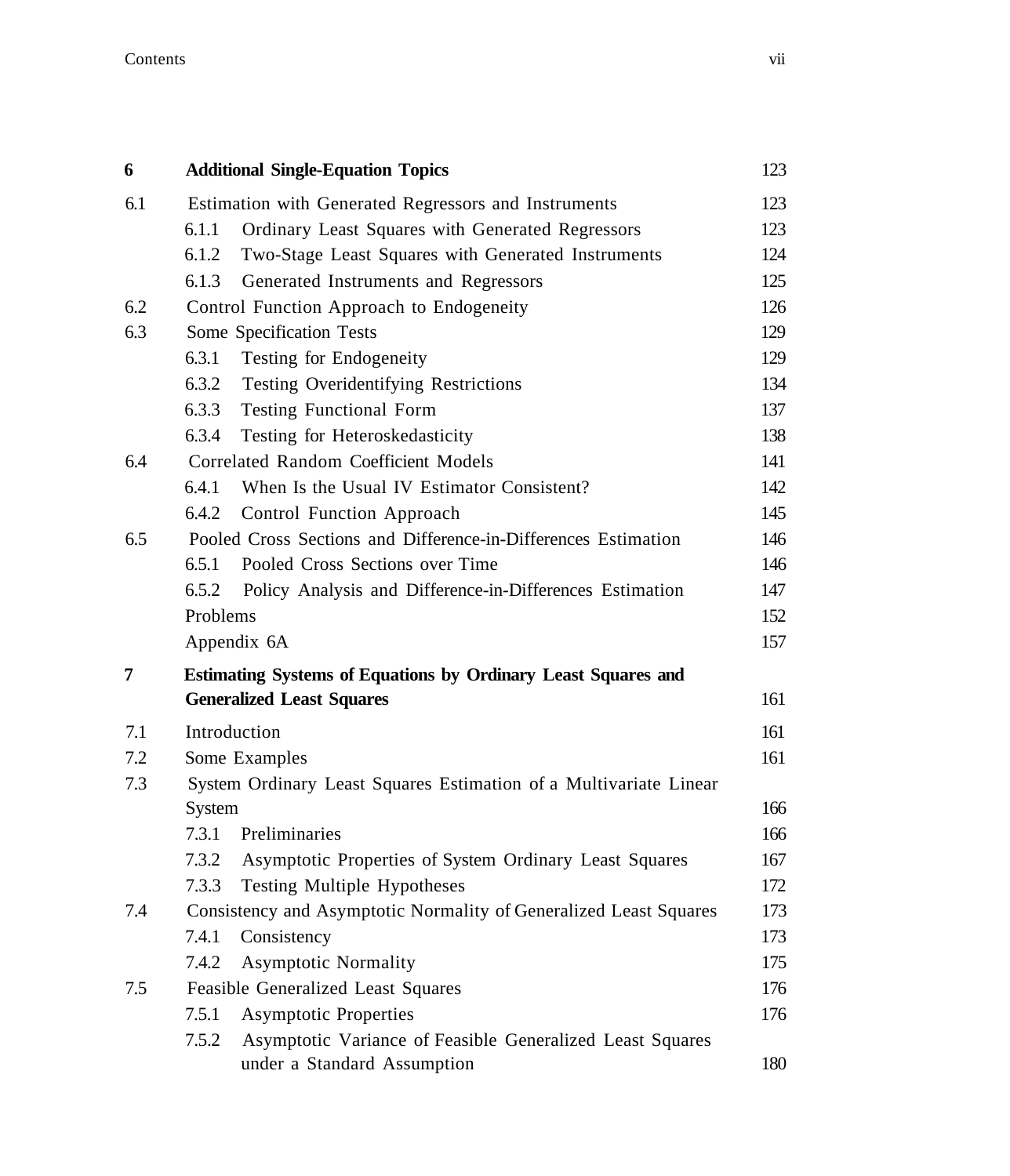|     | 7.5.3    | Properties of Feasible Generalized Least Squares with<br>(Possibly Incorrect) Restrictions on the Unconditional |     |
|-----|----------|-----------------------------------------------------------------------------------------------------------------|-----|
|     |          | Variance Matrix                                                                                                 | 182 |
| 7.6 |          | Testing the Use of Feasible Generalized Least Squares                                                           | 183 |
| 7.7 |          | Seemingly Unrelated Regressions, Revisited                                                                      | 185 |
|     | 7.7.1    | Comparison between Ordinary Least Squares and Feasible                                                          |     |
|     |          | Generalized Least Squares for Seemingly Unrelated                                                               |     |
|     |          | <b>Regressions Systems</b>                                                                                      | 185 |
|     | 7.7.2    | Systems with Cross Equation Restrictions                                                                        | 188 |
|     | 7.7.3    | Singular Variance Matrices in Seemingly Unrelated                                                               |     |
|     |          | <b>Regressions Systems</b>                                                                                      | 189 |
| 7.8 |          | Linear Panel Data Model, Revisited                                                                              | 191 |
|     | 7.8.1    | Assumptions for Pooled Ordinary Least Squares                                                                   | 191 |
|     | 7.8.2    | Dynamic Completeness                                                                                            | 194 |
|     | 7.8.3    | Note on Time Series Persistence                                                                                 | 196 |
|     | 7.8.4    | Robust Asymptotic Variance Matrix                                                                               | 197 |
|     | 7.8.5    | Testing for Serial Correlation and Heteroskedasticity after                                                     |     |
|     |          | Pooled Ordinary Least Squares                                                                                   | 198 |
|     | 7.8.6    | Feasible Generalized Least Squares Estimation under Strict<br>Exogeneity                                        | 200 |
|     | Problems |                                                                                                                 | 202 |
| 8   |          | <b>System Estimation by Instrumental Variables</b>                                                              | 207 |
| 8.1 |          | Introduction and Examples                                                                                       | 207 |
| 8.2 |          | General Linear System of Equations                                                                              | 210 |
| 8.3 |          | Generalized Method of Moments Estimation                                                                        | 213 |
|     | 8.3.1    | General Weighting Matrix                                                                                        | 213 |
|     | 8.3.2    | System Two-Stage Least Squares Estimator                                                                        | 216 |
|     | 8.3.3    | Optimal Weighting Matrix                                                                                        | 217 |
|     | 8.3.4    | The Generalized Method of Moments Three-Stage Least                                                             |     |
|     |          | Squares Estimator                                                                                               | 219 |
| 8.4 |          | Generalized Instrumental Variables Estimator                                                                    | 222 |
|     | 8.4.1    | Derivation of the Generalized Instrumental Variables                                                            |     |
|     |          | Estimator and Its Asymptotic Properties                                                                         | 222 |
|     | 8.4.2    | Comparison of Generalized Method of Moment,                                                                     |     |
|     |          | Generalized Instrumental Variables, and the Traditional                                                         |     |
|     |          | Three-Stage Least Squares Estimator                                                                             | 224 |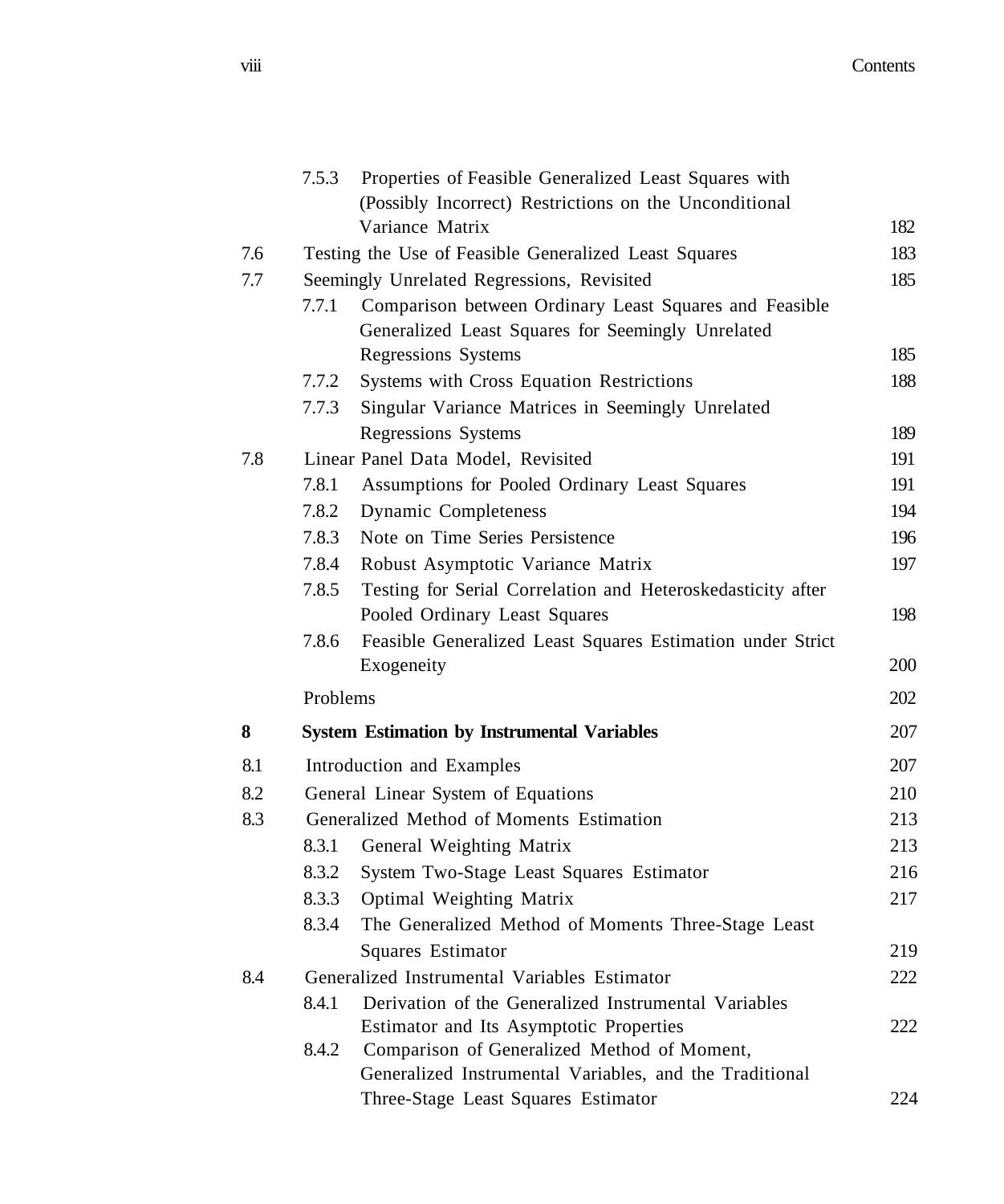### Contents

| 8.5              |           | Testing Using Generalized Method of Moments                   | 226 |
|------------------|-----------|---------------------------------------------------------------|-----|
|                  | 8.5.1     | <b>Testing Classical Hypotheses</b>                           | 226 |
|                  | 8.5.2     | <b>Testing Overidentification Restrictions</b>                | 228 |
| 8.6              |           | More Efficient Estimation and Optimal Instruments             | 229 |
| 8.7              |           | Summary Comments on Choosing an Estimator                     | 232 |
|                  | Problems  |                                                               | 233 |
| $\boldsymbol{9}$ |           | <b>Simultaneous Equations Models</b>                          | 239 |
| 9.1              |           | Scope of Simultaneous Equations Models                        | 239 |
| 9.2              |           | Identification in a Linear System                             | 241 |
|                  | 9.2.1     | Exclusion Restrictions and Reduced Forms                      | 241 |
|                  | 9.2.2     | General Linear Restrictions and Structural Equations          | 245 |
|                  | 9.2.3     | Unidentified, Just Identified, and Overidentified Equations   | 251 |
| 9.3              |           | Estimation after Identification                               | 252 |
|                  | 9.3.1     | Robustness-Efficiency Trade-off                               | 252 |
|                  | 9.3.2     | When Are 2SLS and 3SLS Equivalent?                            | 254 |
|                  | 9.3.3     | Estimating the Reduced Form Parameters                        | 255 |
| 9.4              |           | Additional Topics in Linear Simultaneous Equations Methods    | 256 |
|                  | 9.4.1     | Using Cross Equation Restrictions to Achieve Identification   | 256 |
|                  | 9.4.2     | Using Covariance Restrictions to Achieve Identification       | 257 |
|                  | 9.4.3     | Subtleties Concerning Identification and Efficiency in Linear |     |
|                  |           | Systems                                                       | 260 |
| 9.5              |           | Simultaneous Equations Models Nonlinear in Endogenous         |     |
|                  | Variables |                                                               | 262 |
|                  | 9.5.1     | Identification                                                | 262 |
|                  | 9.5.2     | Estimation                                                    | 266 |
|                  | 9.5.3     | Control Function Estimation for Triangular Systems            | 268 |
| 9.6              |           | Different Instruments for Different Equations                 | 271 |
|                  | Problems  |                                                               | 273 |
| 10               |           | <b>Basic Linear Unobserved Effects Panel Data Models</b>      | 281 |
| 10.1             |           | Motivation: Omitted Variables Problem                         | 281 |
| 10.2             |           | Assumptions about the Unobserved Effects and Explanatory      |     |
|                  | Variables |                                                               | 285 |
|                  | 10.2.1    | Random or Fixed Effects?                                      | 285 |
|                  | 10.2.2    | Strict Exogeneity Assumptions on the Explanatory Variables    | 287 |
|                  | 10.2.3    | Some Examples of Unobserved Effects Panel Data Models         | 289 |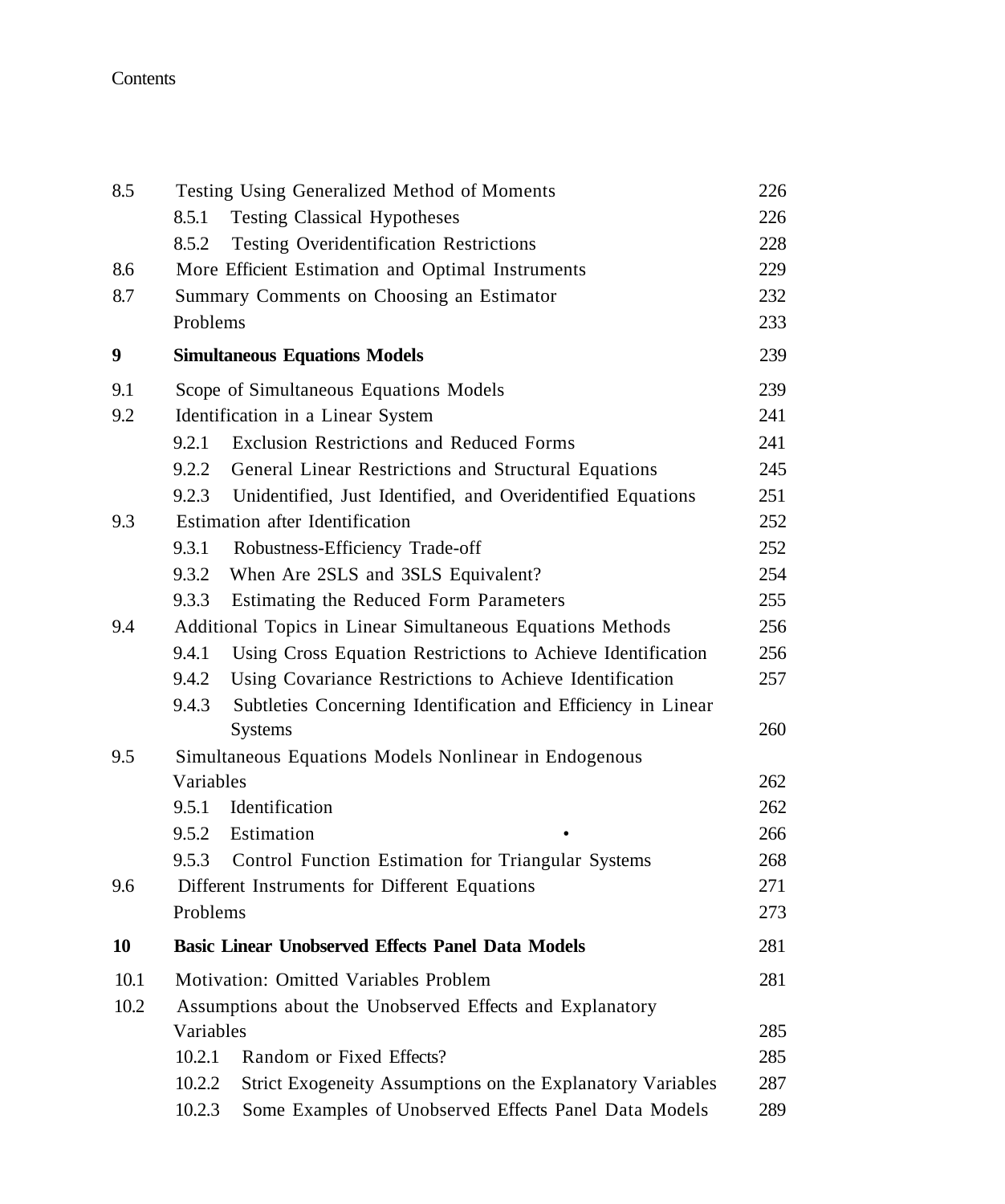| 10.3 |                  | Estimating Unobserved Effects Models by Pooled Ordinary Least                    |            |
|------|------------------|----------------------------------------------------------------------------------|------------|
|      | Squares          |                                                                                  | 291        |
| 10.4 |                  | Random Effects Methods                                                           | 291        |
|      | 10.4.1           | Estimation and Inference under the Basic Random Effects                          |            |
|      |                  | Assumptions                                                                      | 291        |
|      | 10.4.2           | Robust Variance Matrix Estimator                                                 | 297        |
|      | 10.4.3           | General Feasible Generalized Least Squares Analysis                              | 298        |
| 10.5 | 10.4.4           | Testing for the Presence of an Unobserved Effect<br><b>Fixed Effects Methods</b> | 299<br>300 |
|      | 10.5.1           | Consistency of the Fixed Effects Estimator                                       | 300        |
|      | 10.5.2           | Asymptotic Inference with Fixed Effects                                          | 304        |
|      | 10.5.3           |                                                                                  | 307        |
|      | 10.5.4           | Dummy Variable Regression<br>Serial Correlation and the Robust Variance Matrix   |            |
|      |                  | Estimator                                                                        | 310        |
|      |                  |                                                                                  |            |
|      | 10.5.5<br>10.5.6 | Fixed Effects Generalized Least Squares                                          | 312        |
| 10.6 |                  | Using Fixed Effects Estimation for Policy Analysis                               | 315<br>315 |
|      | 10.6.1           | First Differencing Methods<br>Inference                                          | 315        |
|      | 10.6.2           | Robust Variance Matrix                                                           | 318        |
|      | 10.6.3           | Testing for Serial Correlation                                                   | 319        |
|      | 10.6.4           | Policy Analysis Using First Differencing                                         | 320        |
| 10.7 |                  | Comparison of Estimators                                                         | 321        |
|      | 10.7.1           | Fixed Effects versus First Differencing                                          | 321        |
|      | 10.7.2           | Relationship between the Random Effects and Fixed                                |            |
|      |                  | <b>Effects</b> Estimators                                                        | 326        |
|      | 10.7.3           | Hausman Test Comparing Random Effects and Fixed                                  |            |
|      |                  | <b>Effects</b> Estimators                                                        | 328        |
|      | Problems         |                                                                                  | 334        |
| 11   |                  | More Topics in Linear Unobserved Effects Models                                  | 345        |
| 11.1 |                  | Generalized Method of Moments Approaches to the Standard                         |            |
|      |                  | Linear Unobserved Effects Model                                                  | 345        |
|      | 11.1.1           | Equivalance between GMM 3SLS and Standard Estimators                             | 345        |
|      | 11.1.2           | Chamberlain's Approach to Unobserved Effects Models                              | 347        |
| 11.2 |                  | Random and Fixed Effects Instrumental Variables Methods                          | 349        |
| 11.3 |                  | Hausman and Taylor-Type Models                                                   | 358        |
| 11.4 |                  | First Differencing Instrumental Variables Methods                                | 361        |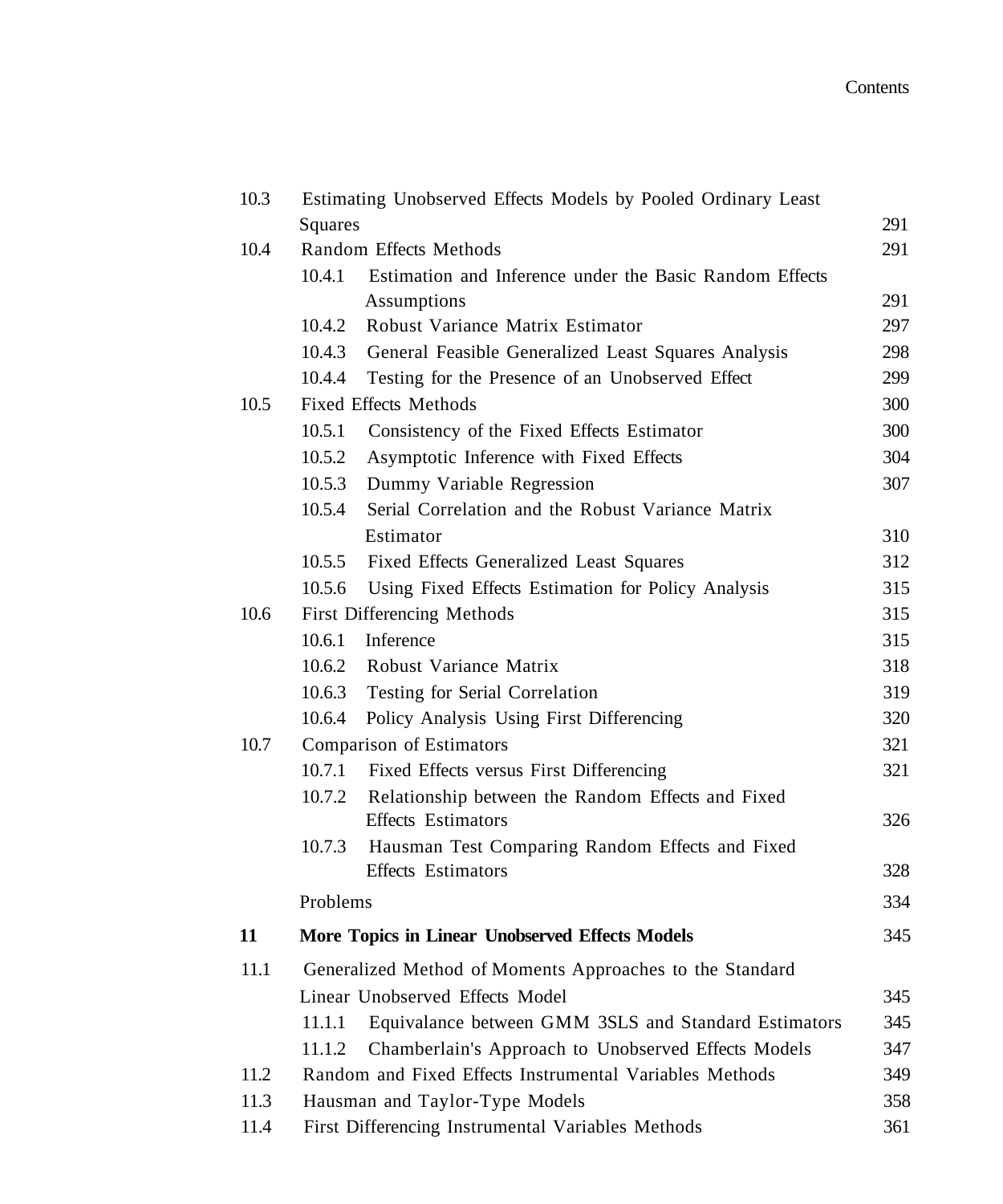#### Contents xi

| 11.5 |              | Unobserved Effects Models with Measurement Error            | 365 |
|------|--------------|-------------------------------------------------------------|-----|
| 11.6 |              | Estimation under Sequential Exogeneity                      | 368 |
|      | 11.6.1       | General Framework                                           | 368 |
|      | 11.6.2       | Models with Lagged Dependent Variables                      | 371 |
| 11.7 |              | Models with Individual-Specific Slopes                      | 374 |
|      | 11.7.1       | Random Trend Model                                          | 375 |
|      | 11.7.2       | General Models with Individual-Specific Slopes              | 377 |
|      |              | 11.7.3 Robustness of Standard Fixed Effects Methods         | 382 |
|      | 11.7.4       | Testing for Correlated Random Slopes                        | 384 |
|      | Problems     |                                                             | 387 |
| Ш    |              | <b>GENERAL APPROACHES TO NONLINEAR ESTIMATION</b>           | 395 |
| 12   |              | M-Estimation, Nonlinear Regression, and Quantile Regression | 397 |
| 12.1 | Introduction |                                                             | 397 |
| 12.2 |              | Identification, Uniform Convergence, and Consistency        | 401 |
| 12.3 |              | Asymptotic Normality                                        | 405 |
| 12.4 |              | Two-Step M-Estimators                                       | 409 |
|      | 12.4.1       | Consistency                                                 | 410 |
|      | 12.4.2       | Asymptotic Normality                                        | 411 |
| 12.5 |              | Estimating the Asymptotic Variance                          | 413 |
|      | 12.5.1       | <b>Estimation without Nuisance Parameters</b>               | 413 |
|      | 12.5.2       | Adjustments for Two-Step Estimation                         | 418 |
| 12.6 |              | <b>Hypothesis Testing</b>                                   | 420 |
|      | 12.6.1       | <b>Wald Tests</b>                                           | 420 |
|      | 12.6.2       | Score (or Lagrange Multiplier) Tests                        | 421 |
|      | 12.6.3       | Tests Based on the Change in the Objective Function         | 428 |
|      | 12.6.4       | Behavior of the Statistics under Alternatives               | 430 |
| 12.7 |              | <b>Optimization Methods</b>                                 | 431 |
|      | 12.7.1       | Newton-Raphson Method                                       | 432 |
|      | 12.7.2       | Berndt, Hall, Hall, and Hausman Algorithm                   | 433 |
|      | 12.7.3       | Generalized Gauss-Newton Method                             | 434 |
|      | 12.7.4       | Concentrating Parameters out of the Objective Function      | 435 |
| 12.8 |              | Simulation and Resampling Methods                           | 436 |
|      | .12.8.1      | Monte Carlo Simulation                                      | 436 |
|      | 12.8.2       | Bootstrapping                                               | 438 |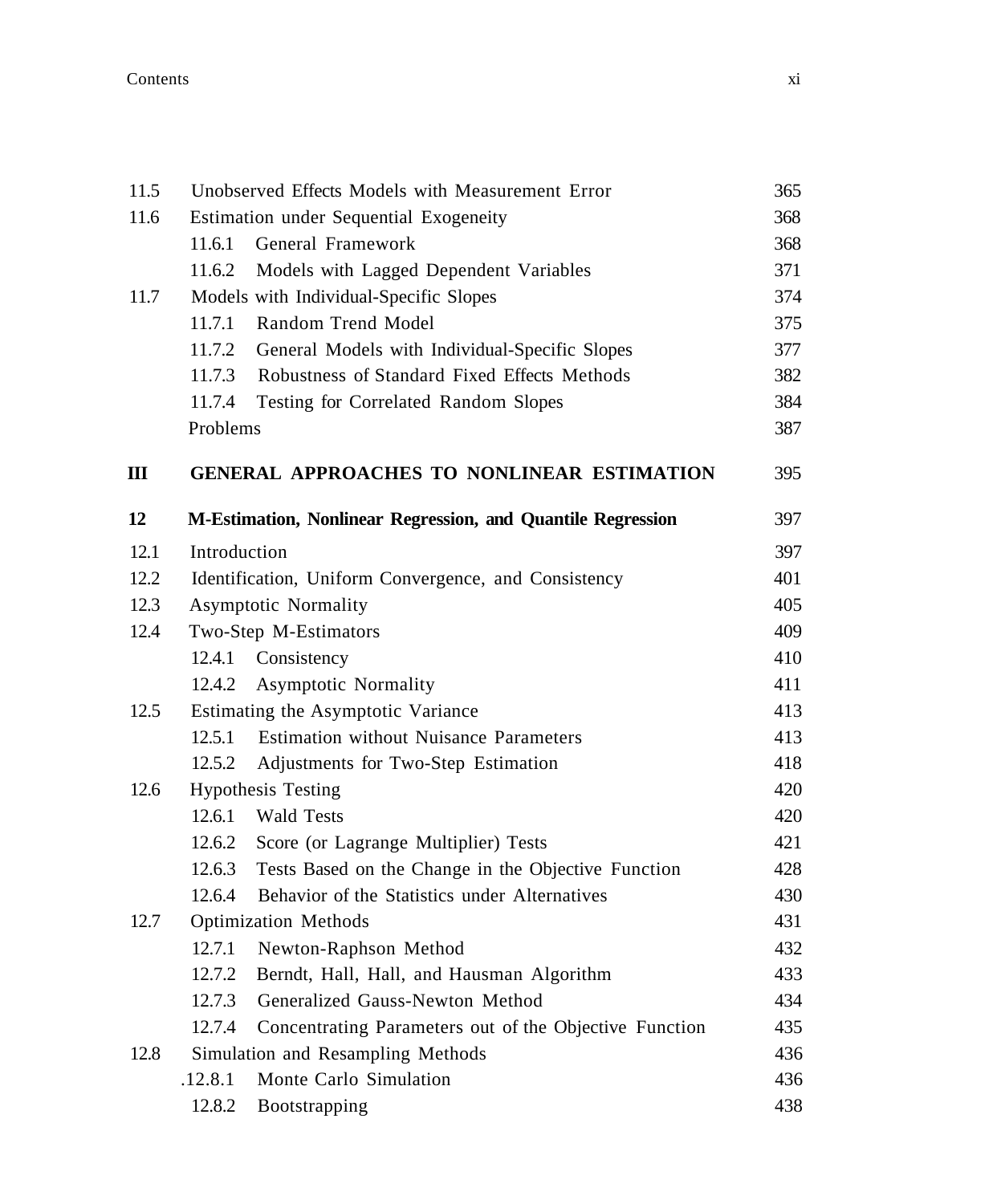| 12.9  | Multivariate Nonlinear Regression Methods                        | 442 |
|-------|------------------------------------------------------------------|-----|
|       | Multivariate Nonlinear Least Squares<br>12.9.1                   | 442 |
|       | 12.9.2<br>Weighted Multivariate Nonlinear Least Squares          | 444 |
| 12.10 | Quantile Estimation.                                             | 449 |
|       | 12.10.1<br>Quantiles, the Estimation Problem, and Consistency    | 449 |
|       | 12.10.2<br>Asymptotic Inference                                  | 454 |
|       | Quantile Regression for Panel Data<br>12.10.3                    | 459 |
|       | Problems                                                         | 462 |
| 13    | <b>Maximum Likelihood Methods</b>                                | 469 |
| 13.1  | Introduction                                                     | 469 |
| 13.2  | Preliminaries and Examples                                       | 470 |
| 13.3  | General Framework for Conditional Maximum Likelihood             |     |
|       | Estimation                                                       | 473 |
| 13.4  | Consistency of Conditional Maximum Likelihood Estimation         | 475 |
| 13.5  | Asymptotic Normality and Asymptotic Variance Estimation          | 476 |
|       | 13.5.1<br><b>Asymptotic Normality</b>                            | 476 |
|       | 13.5.2<br>Estimating the Asymptotic Variance                     | 479 |
| 13.6  | <b>Hypothesis Testing</b>                                        | 481 |
| 13.7  | <b>Specification Testing</b>                                     | 482 |
| 13.8  | Partial (or Pooled) Likelihood Methods for Panel Data            | 485 |
|       | 13.8.1<br>Setup for Panel Data                                   | 486 |
|       | 13.8.2<br>Asymptotic Inference                                   | 490 |
|       | 13.8.3<br>Inference with Dynamically Complete Models             | 492 |
| 13.9  | Panel Data Models with Unobserved Effects                        | 494 |
|       | 13.9.1<br>Models with Strictly Exogenous Explanatory Variables   | 494 |
|       | 13.9.2<br>Models with Lagged Dependent Variables                 | 497 |
| 13.10 | Two-Step Estimators Involving Maximum Likelihood                 | 499 |
|       | 13.10.1<br>Second-Step Estimator Is Maximum Likelihood Estimator | 499 |
|       | 13.10.2<br>Surprising Efficiency Result When the First-Step      |     |
|       | Estimator Is Conditional Maximum Likelihood Estimator            | 500 |
| 13.11 | Quasi-Maximum Likelihood Estimation                              | 502 |
|       | General Misspecification<br>13.11.1                              | 502 |
|       | <b>Model Selection Tests</b><br>13.11.2                          | 505 |
|       | 13.11.3<br>Quasi-Maximum Likelihood Estimation in the Linear     |     |
|       | <b>Exponential Family</b>                                        | 509 |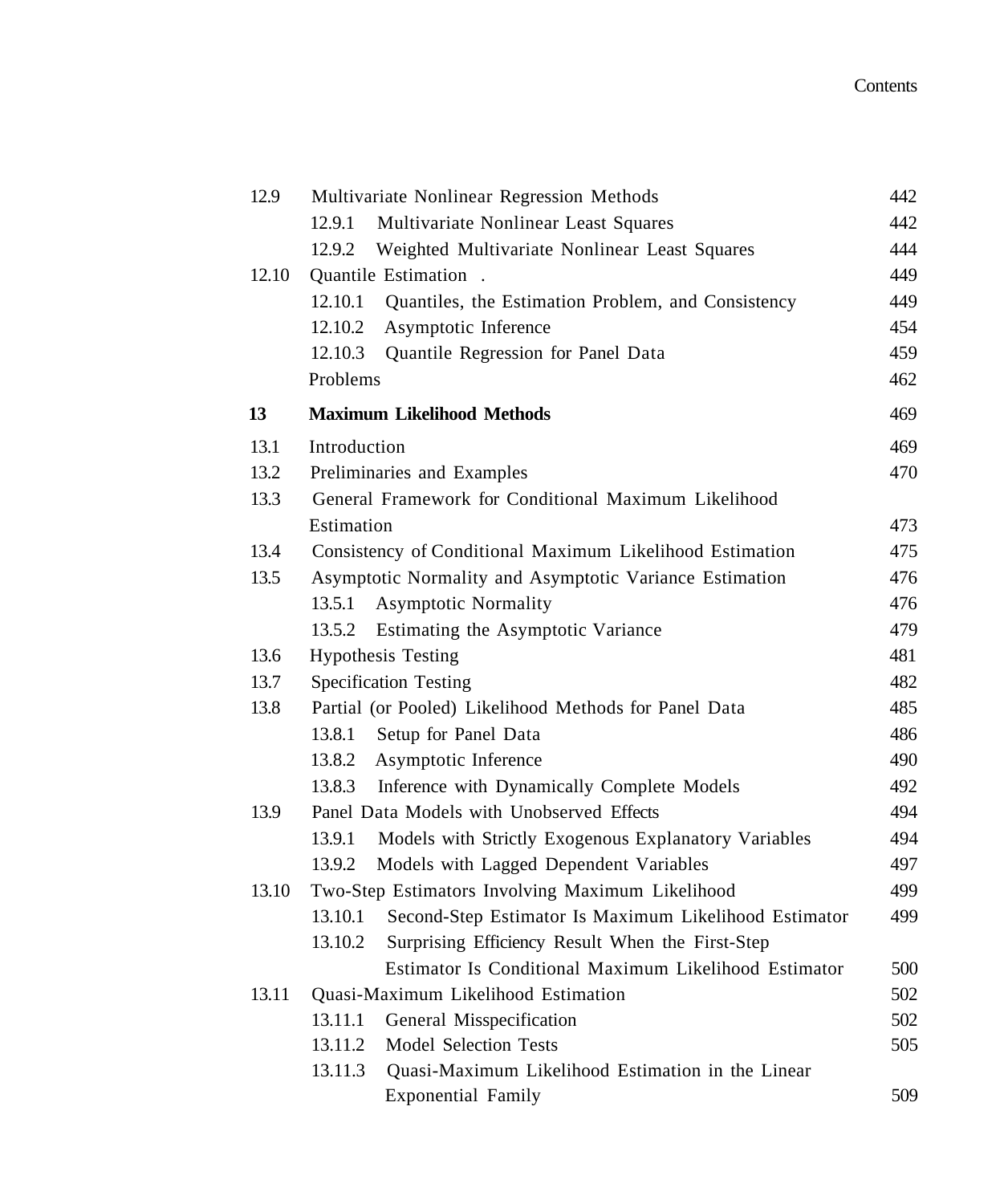Contents

|      | Generalized Estimating Equations for Panel Data<br>13.11.4           | 514 |
|------|----------------------------------------------------------------------|-----|
|      | Problems                                                             | 517 |
|      | Appendix 13A                                                         | 522 |
| 14   | <b>Generalized Method of Moments and Minimum Distance Estimation</b> | 525 |
| 14.1 | Asymptotic Properties of Generalized Method of Moments               | 525 |
| 14.2 | Estimation under Orthogonality Conditions                            | 530 |
| 14.3 | <b>Systems of Nonlinear Equations</b>                                | 532 |
| 14.4 | <b>Efficient Estimation</b>                                          | 538 |
|      | 14.4.1<br>General Efficiency Framework                               | 538 |
|      | 14.4.2<br>Efficiency of Maximum Likelihood Estimator                 | 540 |
|      | Efficient Choice of Instruments under Conditional Moment<br>14.4.3   |     |
|      | Restrictions                                                         | 542 |
| 14.5 | <b>Classical Minimum Distance Estimation</b>                         | 545 |
| 14.6 | Panel Data Applications                                              | 547 |
|      | 14.6.1<br>Nonlinear Dynamic Models                                   | 547 |
|      | 14.6.2<br>Minimum Distance Approach to the Unobserved Effects        |     |
|      | Model                                                                | 549 |
|      | 14.6.3<br>Models with Time-Varying Coefficients on the Unobserved    |     |
|      | <b>Effects</b>                                                       | 551 |
|      | Problems                                                             | 555 |
|      | Appendix 14A                                                         | 558 |
| IV   | NONLINEAR MODELS AND RELATED TOPICS                                  | 559 |
| 15   | <b>Binary Response Models</b>                                        | 561 |
| 15.1 | Introduction                                                         | 561 |
| 15.2 | Linear Probability Model for Binary Response                         | 562 |
| 15.3 | Index Models for Binary Response: Probit and Logit                   | 565 |
| 15.4 | Maximum Likelihood Estimation of Binary Response Index               |     |
|      | Models                                                               | 567 |
| 15.5 | Testing in Binary Response Index Models                              | 569 |
|      | 15.5.1<br><b>Testing Multiple Exclusion Restrictions</b>             | 570 |
|      | Testing Nonlinear Hypotheses about<br>15.5.2<br>fi                   | 571 |
|      | Tests against More General Alternatives<br>15.5.3                    | 571 |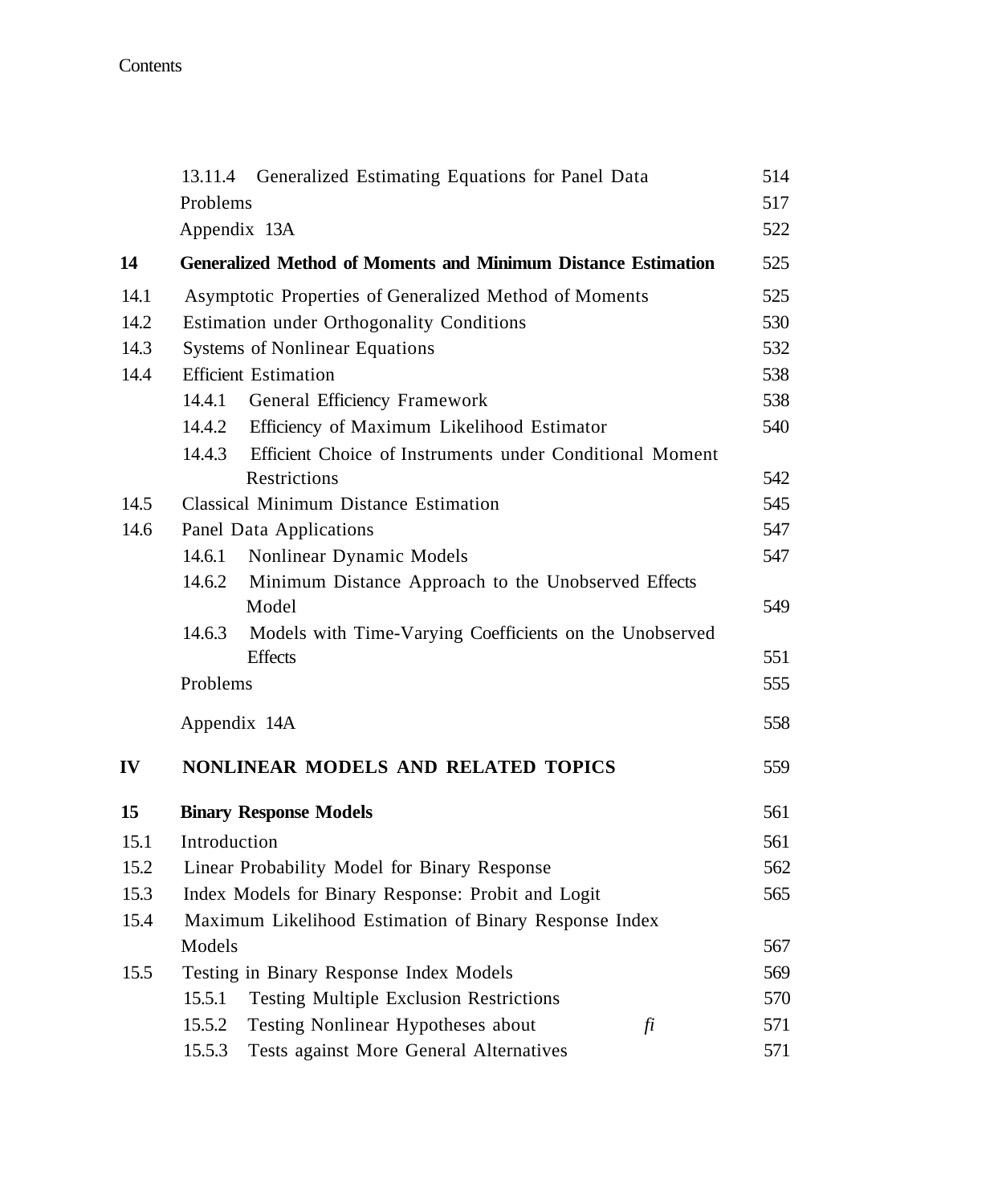| 15.6 | Reporting the Results for Probit and Logit                         | 573 |
|------|--------------------------------------------------------------------|-----|
| 15.7 | Specification Issues in Binary Response Models                     | 582 |
|      | 15.7.1<br>Neglected Heterogeneity                                  | 582 |
|      | 15.7.2<br>Continuous Endogenous Explanatory Variables              | 585 |
|      | 15.7.3<br>Binary Endogenous Explanatory Variable                   | 594 |
|      | 15.7.4<br>Heteroskedasticity and Nonnormality in the Latent        |     |
|      | Variable Model                                                     | 599 |
|      | 15.7.5<br><b>Estimation under Weaker Assumptions</b>               | 604 |
| 15.8 | Binary Response Models for Panel Data                              | 608 |
|      | 15.8.1<br>Pooled Probit and Logit                                  | 609 |
|      | 15.8.2<br>Unobserved Effects Probit Models under Strict Exogeneity | 610 |
|      | 15.8.3<br>Unobserved Effects Logit Models under Strict Exogeneity  | 619 |
|      | 15.8.4<br>Dynamic Unobserved Effects Models                        | 625 |
|      | 15.8.5<br>Probit Models with Heterogeneity and Endogenous          |     |
|      | <b>Explanatory Variables</b>                                       | 630 |
|      | 15.8.6<br>Semiparametric Approaches                                | 632 |
|      | Problems                                                           | 635 |
| 16   | <b>Multinomial and Ordered Response Models</b>                     | 643 |
|      |                                                                    |     |
| 16.1 | Introduction                                                       | 643 |
| 16.2 | Multinomial Response Models                                        | 643 |
|      | 16.2.1<br>Multinomial Logit                                        | 643 |
|      | Probabilistic Choice Models<br>16.2.2                              | 646 |
|      | 16.2.3<br><b>Endogenous Explanatory Variables</b>                  | 651 |
|      | 16.2.4<br>Panel Data Methods                                       | 653 |
| 16.3 | Ordered Response Models                                            | 655 |
|      | 16.3.1<br>Ordered Logit and Ordered Probit                         | 655 |
|      | 16.3.2<br>Specification Issues in Ordered Models                   | 658 |
|      | 16.3.3<br><b>Endogenous Explanatory Variables</b>                  | 660 |
|      | 16.3.4<br>Panel Data Methods                                       | 662 |
|      | Problems                                                           | 663 |
| 17   | <b>Corner Solution Responses</b>                                   | 667 |
| 17.1 | Motivation and Examples                                            | 667 |
| 17.2 | Useful Expressions for Type I Tobit                                | 671 |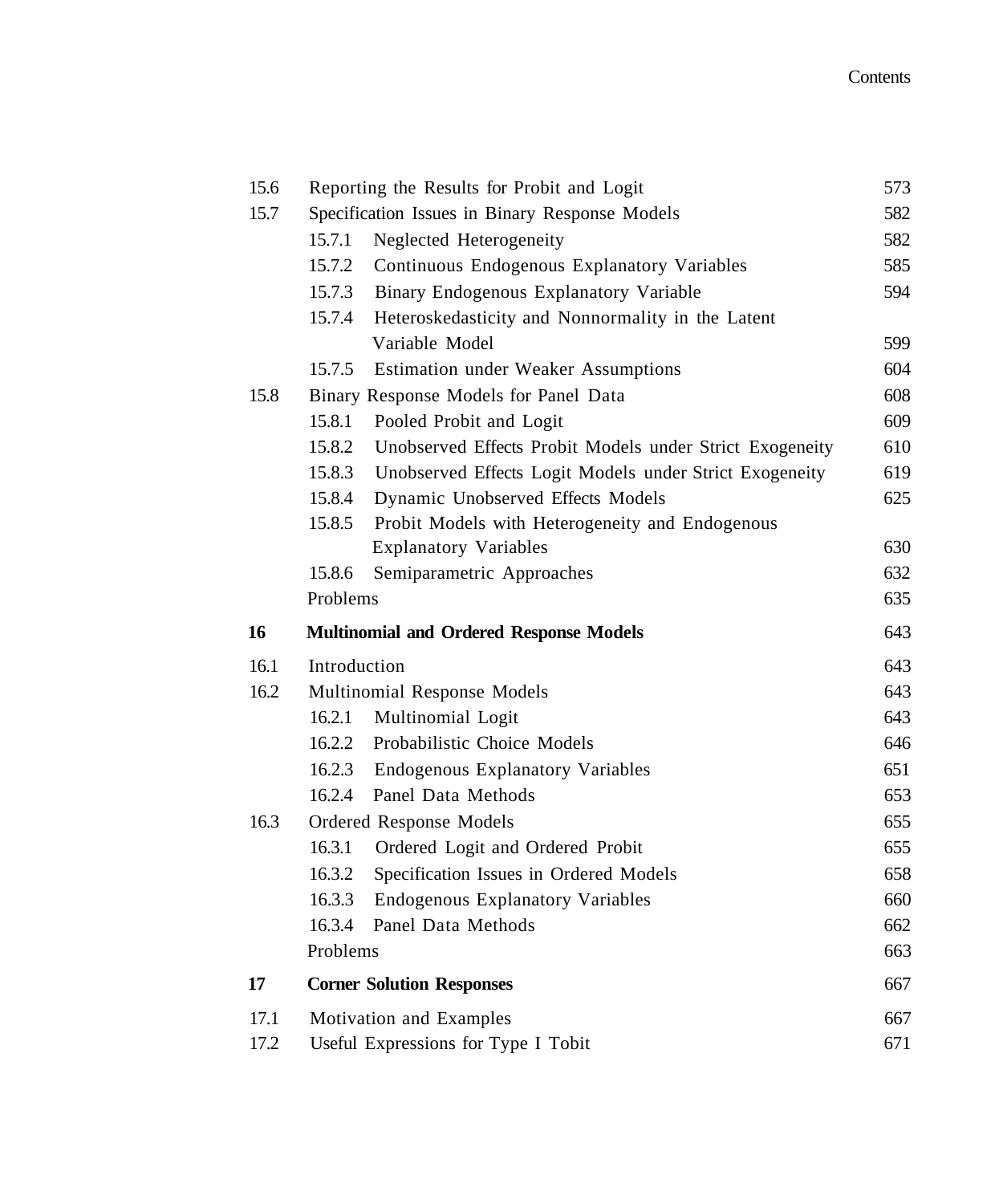| 17.3 |                                    | Estimation and Inference with the Type I Tobit Model      | 676 |
|------|------------------------------------|-----------------------------------------------------------|-----|
| 17.4 |                                    | Reporting the Results                                     | 677 |
| 17.5 |                                    | Specification Issues in Tobit Models                      | 680 |
|      | 17.5.1                             | Neglected Heterogeneity                                   | 680 |
|      | 17.5.2                             | <b>Endogenous Explanatory Models</b>                      | 681 |
|      | 17.5.3                             | Heteroskedasticity and Nonnormality in the Latent         |     |
|      |                                    | Variable Model                                            | 685 |
|      | 17.5.4                             | Estimating Parameters with Weaker Assumptions             | 687 |
| 17.6 |                                    | Two-Part Models and Type II Tobit for Corner Solutions    | 690 |
|      | 17.6.1                             | Truncated Normal Hurdle Model                             | 692 |
|      | 17.6.2                             | Lognormal Hurdle Model and Exponential Conditional        |     |
|      |                                    | Mean                                                      | 694 |
|      | 17.6.3                             | Exponential Type II Tobit Model                           | 697 |
| 17.7 |                                    | Two-Limit Tobit Model                                     | 703 |
| 17.8 |                                    | Panel Data Methods                                        | 705 |
|      | 17.8.1                             | Pooled Methods                                            | 705 |
|      |                                    | 17.8.2 Unobserved Effects Models under Strict Exogeneity  | 707 |
|      | 17.8.3                             | Dynamic Unobserved Effects Tobit Models                   | 713 |
|      | Problems                           |                                                           | 715 |
| 18   |                                    | <b>Count, Fractional, and Other Nonnegative Responses</b> | 723 |
| 18.1 | Introduction                       |                                                           | 723 |
| 18.2 |                                    | Poisson Regression                                        | 724 |
|      | 18.2.1                             | Assumptions Used for Poisson Regression and Quantities    |     |
|      |                                    | of Interest                                               | 724 |
|      | 18.2.2                             | Consistency of the Poisson QMLE                           | 727 |
|      | 18.2.3                             | Asymptotic Normality of the Poisson QMLE                  | 728 |
|      | 18.2.4                             | <b>Hypothesis Testing</b>                                 | 732 |
|      | 18.2.5                             | <b>Specification Testing</b>                              | 734 |
| 18.3 |                                    | Other Count Data Regression Models                        | 736 |
|      | 18.3.1                             | <b>Negative Binomial Regression Models</b>                | 736 |
|      | 18.3.2                             | <b>Binomial Regression Models</b>                         | 739 |
| 18.4 |                                    | Gamma (Exponential) Regression Model                      | 740 |
| 18.5 |                                    | Endogeneity with an Exponential Regression Function       | 742 |
| 18.6 | 748<br><b>Fractional Responses</b> |                                                           |     |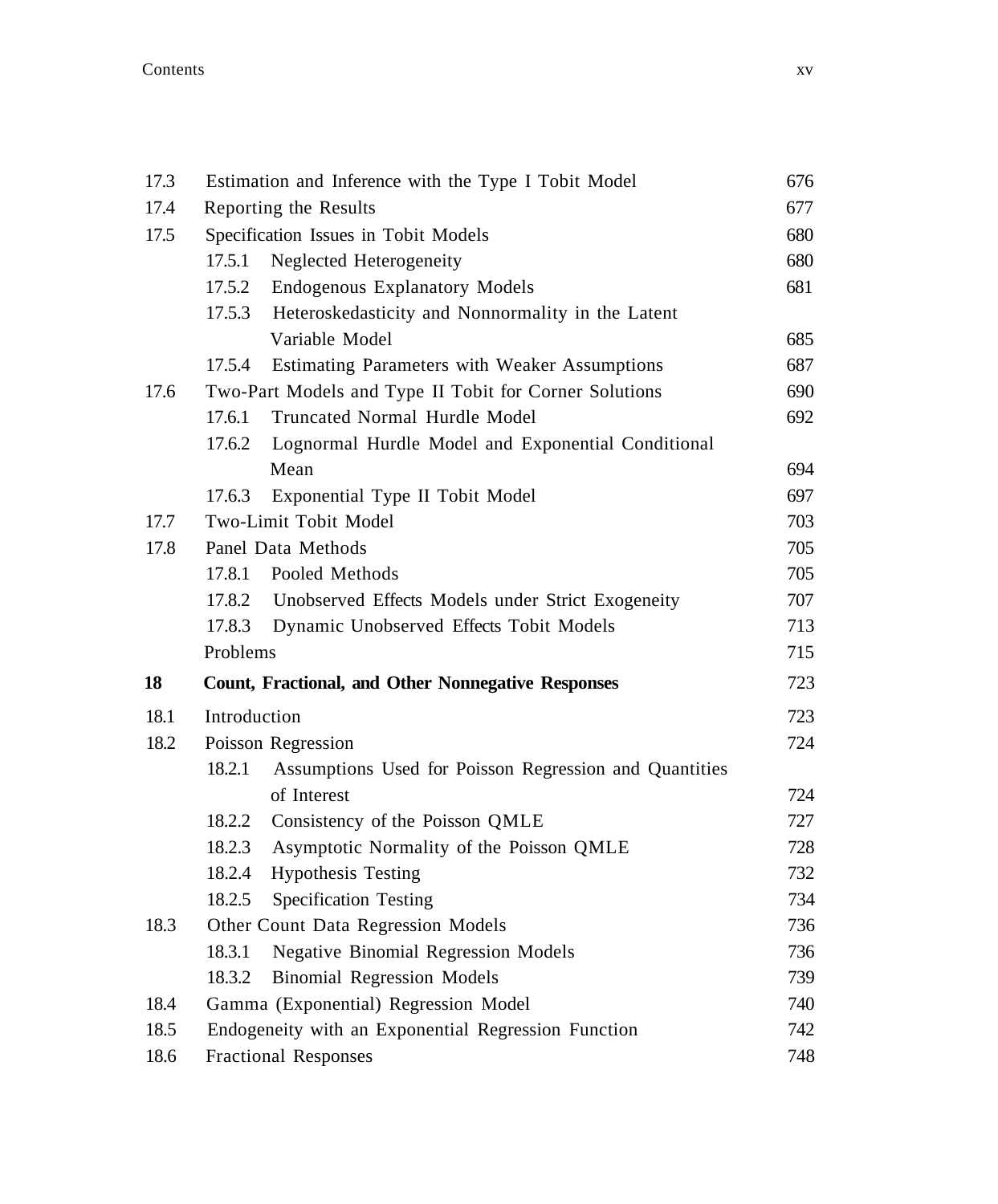|      | 18.6.1       | <b>Exogenous Explanatory Variables</b>                     | 748 |
|------|--------------|------------------------------------------------------------|-----|
|      | 18.6.2       | <b>Endogenous Explanatory Variables</b>                    | 753 |
| 18.7 |              | Panel Data Methods                                         | 755 |
|      | 18.7.1       | Pooled QMLE                                                | 756 |
|      | 18.7.2       | Specifying Models of Conditional Expectations with         |     |
|      |              | Unobserved Effects                                         | 758 |
|      | 18.7.3       | Random Effects Methods                                     | 759 |
|      | 18.7.4       | Fixed Effects Poisson Estimation                           | 762 |
|      | 18.7.5       | Relaxing the Strict Exogeneity Assumption                  | 764 |
|      | 18.7.6       | Fractional Response Models for Panel Data                  | 766 |
|      | Problems     |                                                            | 769 |
| 19   |              | <b>Censored Data, Sample Selection, and Attrition</b>      | 777 |
| 19.1 | Introduction |                                                            | 777 |
| 19.2 |              | Data Censoring                                             | 778 |
|      | 19.2.1       | <b>Binary Censoring</b>                                    | 780 |
|      |              | 19.2.2 Interval Coding                                     | 783 |
|      |              | 19.2.3 Censoring from Above and Below                      | 785 |
| 19.3 |              | Overview of Sample Selection                               | 790 |
| 19.4 |              | When Can Sample Selection Be Ignored?                      | 792 |
|      | 19.4.1       | Linear Models: Estimation by OLS and 2SLS                  | 792 |
|      | 19.4.2       | Nonlinear Models                                           | 798 |
| 19.5 |              | Selection on the Basis of the Response Variable: Truncated |     |
|      | Regression   |                                                            | 799 |
| 19.6 |              | Incidental Truncation: A Probit Selection Equation         | 802 |
|      | 19.6.1       | <b>Exogenous Explanatory Variables</b>                     | 802 |
|      | 19.6.2       | <b>Endogenous Explanatory Variables</b>                    | 809 |
|      | 19.6.3       | Binary Response Model with Sample Selection                | 813 |
|      | 19.6.4       | An Exponential Response Function                           | 814 |
| 19.7 |              | Incidental Truncation: A Tobit Selection Equation          | 815 |
|      | 19.7.1       | <b>Exogenous Explanatory Variables</b>                     | 815 |
|      | 19.7.2       | Endogenous Explanatory Variables                           | 817 |
|      | 19.7.3       | Estimating Structural Tobit Equations with Sample          |     |
|      |              | Selection                                                  | 819 |
| 19.8 |              | Inverse Probability Weighting for Missing Data             | 821 |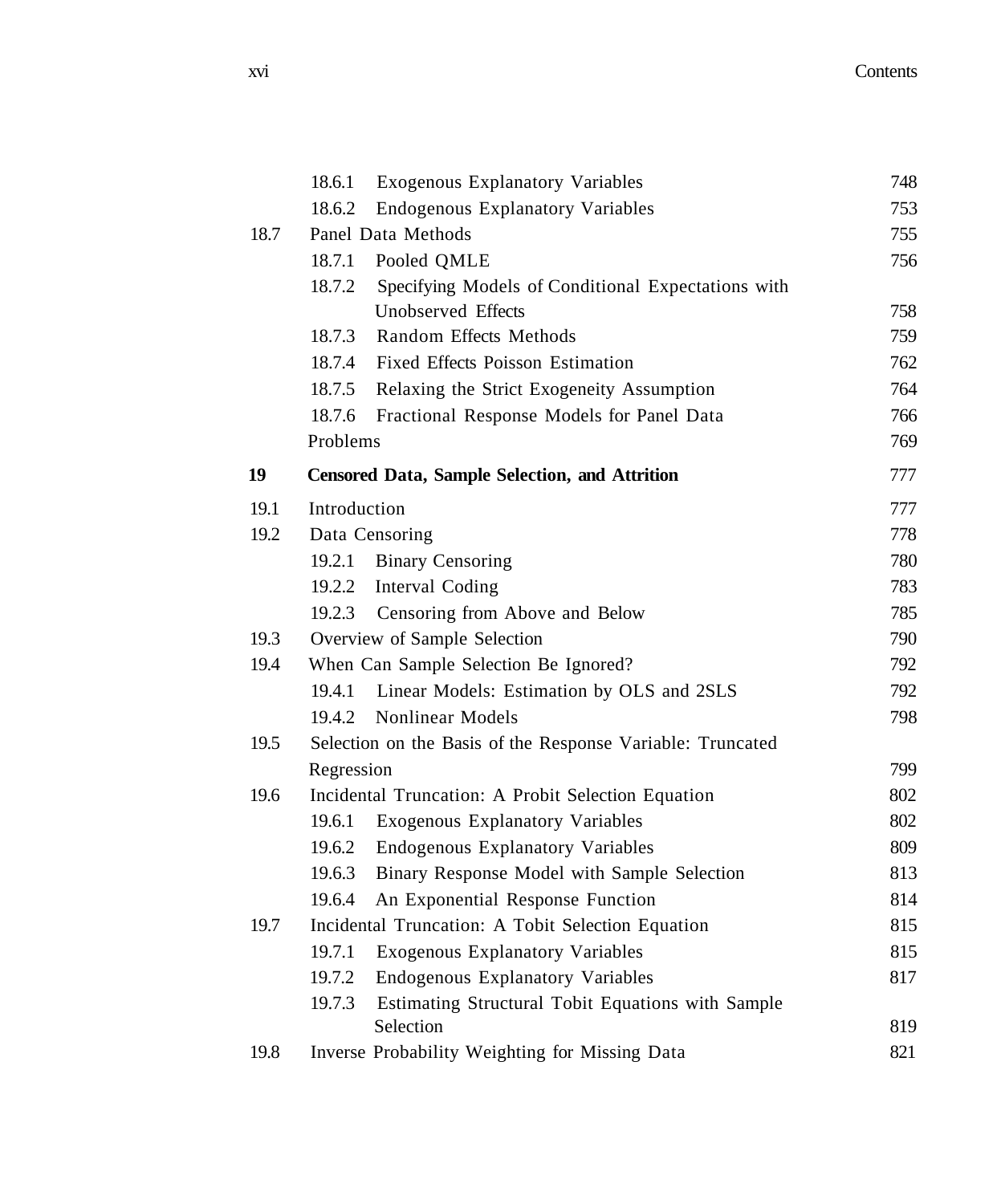| 19.9 | Sample Selection and Attrition in Linear Panel Data Models |                                                               | 827 |  |
|------|------------------------------------------------------------|---------------------------------------------------------------|-----|--|
|      | 19.9.1                                                     | Fixed and Random Effects Estimation with Unbalanced<br>Panels | 828 |  |
|      | 19.9.2                                                     | Testing and Correcting for Sample Selection Bias              | 832 |  |
|      | 19.9.3                                                     | Attrition                                                     | 837 |  |
|      | Problems                                                   |                                                               | 845 |  |
| 20   |                                                            | <b>Stratified Sampling and Cluster Sampling</b>               | 853 |  |
| 20.1 | Introduction                                               |                                                               | 853 |  |
| 20.2 |                                                            | <b>Stratified Sampling</b>                                    |     |  |
|      | 20.2.1                                                     | Standard Stratified Sampling and Variable Probability         |     |  |
|      |                                                            | Sampling                                                      | 854 |  |
|      | 20.2.2                                                     | Weighted Estimators to Account for Stratification             | 856 |  |
|      | 20.2.3                                                     | Stratification Based on Exogenous Variables                   | 861 |  |
| 20.3 | <b>Cluster Sampling</b>                                    |                                                               |     |  |
|      | 20.3.1                                                     | Inference with a Large Number of Clusters and Small           |     |  |
|      |                                                            | <b>Cluster Sizes</b>                                          | 864 |  |
|      | 20.3.2                                                     | Cluster Samples with Unit-Specific Panel Data                 | 876 |  |
|      | 20.3.3                                                     | Should We Apply Cluster-Robust Inference with Large           |     |  |
|      |                                                            | Group Sizes?                                                  | 883 |  |
|      | 20.3.4                                                     | Inference When the Number of Clusters Is Small                | 884 |  |
| 20.4 | Complex Survey Sampling                                    |                                                               |     |  |
|      | Problems                                                   |                                                               |     |  |
| 21   |                                                            | <b>Estimating Average Treatment Effects</b>                   | 903 |  |
| 21.1 |                                                            | Introduction                                                  |     |  |
| 21.2 |                                                            | A Counterfactual Setting and the Self-Selection Problem       |     |  |
| 21.3 | Methods Assuming Ignorability (or Unconfoundedness) of     |                                                               |     |  |
|      | Treatment                                                  |                                                               |     |  |
|      |                                                            | 21.3.1 Identification                                         | 911 |  |
|      |                                                            | 21.3.2 Regression Adjustment                                  | 915 |  |
|      |                                                            | 21.3.3 Propensity Score Methods                               | 920 |  |
|      | 21.3.4                                                     | Combining Regression Adjustment and Propensity Score          |     |  |
|      |                                                            | Weighting                                                     | 930 |  |
|      | 21.3.5                                                     | Matching Methods                                              | 934 |  |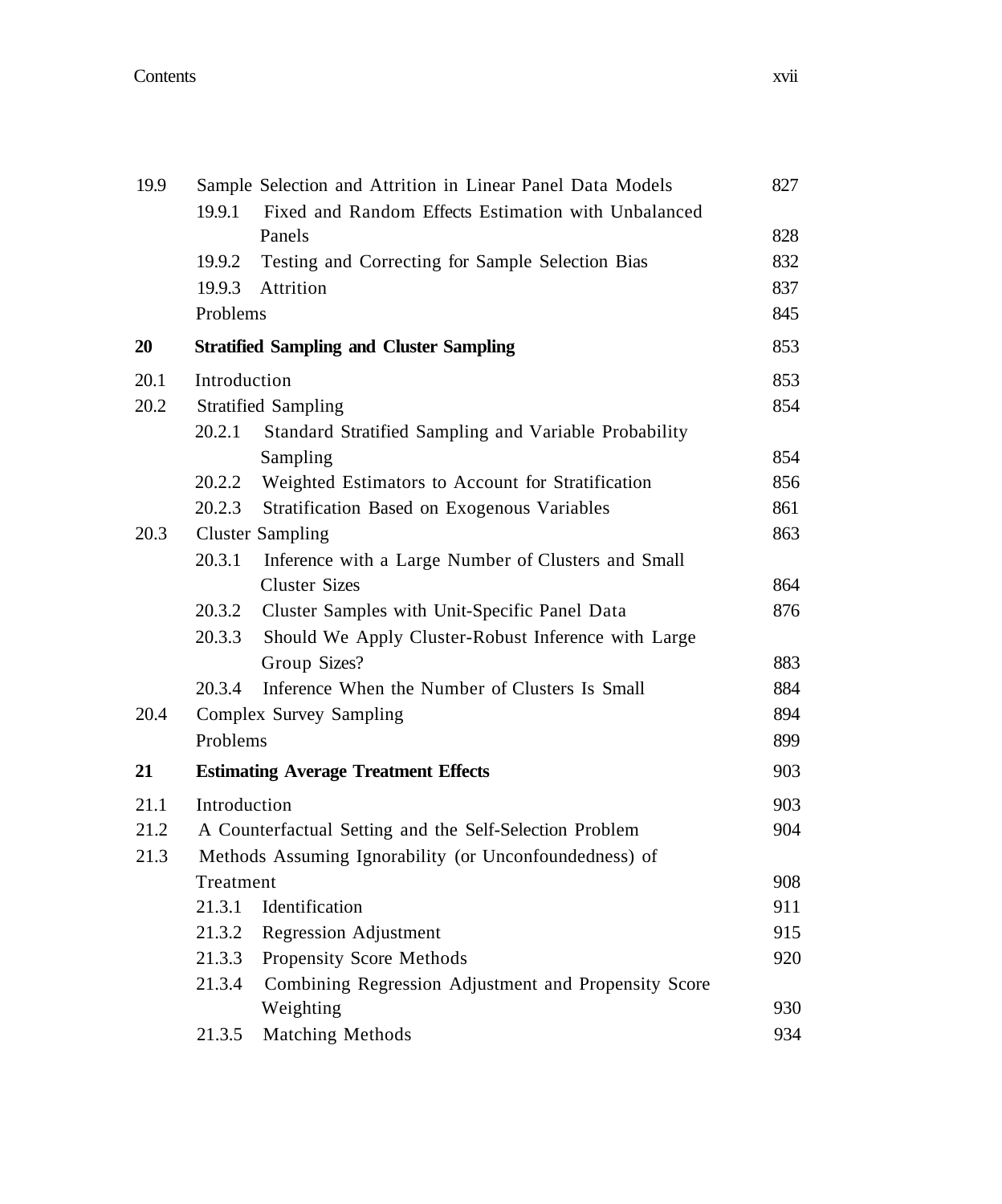| 21.4 | <b>Instrumental Variables Methods</b>   |                                                              | 937          |
|------|-----------------------------------------|--------------------------------------------------------------|--------------|
|      | 21.4.1                                  | Estimating the Average Treatment Effect Using IV             | 937          |
|      | 21.4.2                                  | Correction and Control Function Approaches                   | 945          |
|      | 21.4.3                                  | Estimating the Local Average Treatment Effect by IV          | 951          |
| 21.5 | <b>Regression Discontinuity Designs</b> |                                                              |              |
|      | 21.5.1                                  | The Sharp Regression Discontinuity Design                    | 954          |
|      | 21.5.2                                  | The Fuzzy Regression Discontinuity Design                    | 957          |
|      | 21.5.3                                  | Unconfoundedness versus the Fuzzy Regression                 |              |
|      |                                         | Discontinuity                                                | 959          |
| 21.6 | <b>Further Issues</b>                   |                                                              | 960          |
|      | 21.6.1                                  | Special Considerations for Responses with Discreteness or    |              |
|      |                                         | Limited Range                                                | 960          |
|      | 21.6.2                                  | <b>Multivalued Treatments</b>                                | 961          |
|      | 21.6.3                                  | <b>Multiple Treatments</b>                                   | 964          |
|      | 21.6.4                                  | Panel Data                                                   | 968          |
|      | Problems                                |                                                              | 975          |
| 22   |                                         | <b>Duration Analysis</b>                                     | 983          |
|      |                                         |                                                              |              |
| 22.1 | Introduction                            |                                                              | 983          |
| 22.2 |                                         | <b>Hazard Functions</b>                                      | 984          |
|      | 22.2.1                                  | Hazard Functions without Covariates                          | 984          |
|      | 22.2.2                                  | Hazard Functions Conditional on Time-Invariant               |              |
|      |                                         | Covariates                                                   | 988          |
|      | 22.2.3                                  | Hazard Functions Conditional on Time-Varying                 |              |
|      |                                         | Covariates                                                   | 989          |
| 22.3 |                                         | Analysis of Single-Spell Data with Time-Invariant Covariates | 991          |
|      | 22.3.1                                  | Flow Sampling                                                | 992          |
|      | 22.3.2                                  | Maximum Likelihood Estimation with Censored Flow             |              |
|      |                                         | Data                                                         | 993          |
|      | 22.3.3                                  | <b>Stock Sampling</b>                                        | 1000         |
|      | 22.3.4                                  | Unobserved Heterogeneity                                     | 1003         |
| 22.4 |                                         | Analysis of Grouped Duration Data                            | 1010         |
|      | 22.4.1                                  | Time-Invariant Covariates                                    | 1011         |
|      | 22.4.2                                  | Time-Varying Covariates<br>Unobserved Heterogeneity          | 1015<br>1017 |